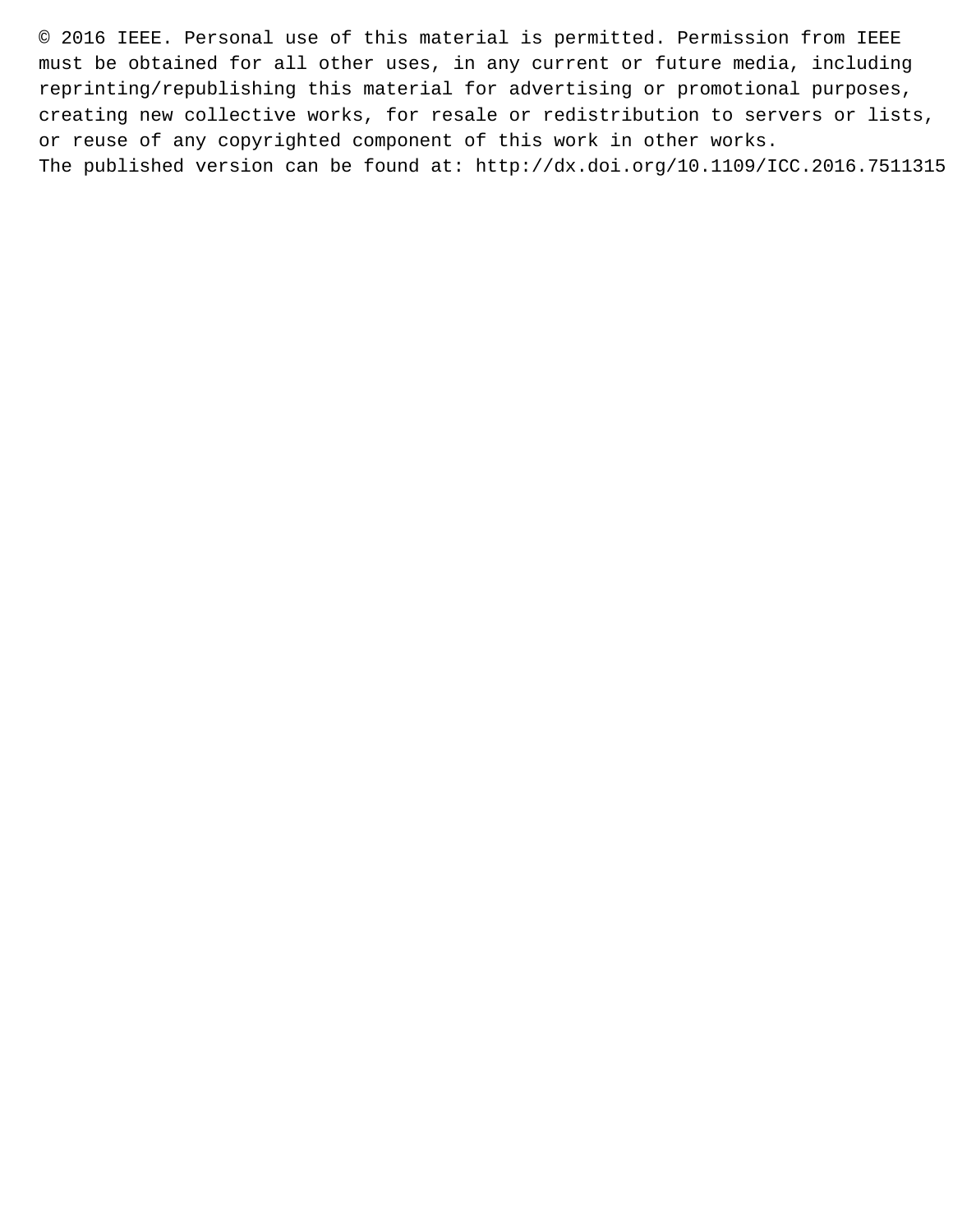# Multipath Routing Approach to Enhance Resiliency and Scalability in Ad-hoc Networks

Alexandros Ladas, Nikolaos Pavlatos, Nuwan Weerasinghe and Christos Politis Wireless Multimedia & Networking (WMN) Research Group Faculty of Science, Engineering and Computing (SEC) Kingston University London, KT1 2EE London, United Kingdom Email: {A.Ladas, k1444618, Nuwan.Weerasinghe, C.Politis}@kingston.ac.uk

*Abstract*—This paper presents Multipath-ChaMeLeon (M-CML) as an update of the existing ChaMeLeon (CML) routing protocol. CML is a hybrid and adaptive protocol designed for Mobile Ad-Hoc Networks (MANETs), supporting emergency communications. M-CML adopts the attributes of the proactive Optimized Link State Protocol (OLSR) and extends it so as to implement a multipath routing approach based on the Expected Transmission Count (ETX). The paper substantiates the efficiency of the protocol through a simulation scenario within a MANET using the NS-3 simulator. The acquired results indicate that M-CML routing approach combined with an intelligent link metric such as the ETX reduces the effects of link instabilities and enhances the network performance in terms of resiliency and scalability.

*Keywords*—*MANETs, Multipath routing, ETX*

#### I. INTRODUCTION

Routing protocol optimization for Mobile Ad hoc Networks (MANETs) has emerged as a growing field of research in the area of wireless communication technologies. MANETs are self-configuring, decentralized wireless network models, composed by a number of mobile nodes operating in a distributed mode, without the use of an administrator or an access point. Their autonomous topology allows the creation of non-permanent, purpose-built networks that can perform under dense conditions. MANETs are considered as an excellent solution to accommodate emergency situation scenarios, such as rescue or disaster relief operations, with the view to provide reliable communication and contribute on the protection of human lives.

However, the dynamic topology in which ad hoc networks typically operate increases the complexity of the protocol design. Nodes may join or leave the network instantaneously, while the restricted energy resources may result to abrupt disconnections. Link instabilities, produced by external factors such as propagation delay or interference, negatively impact the bit error rate, generating failures. Within this context, the challenge that arises brings forward an optimization problem, where the routing protocol needs to formulate strategies for satisfying quality of service (QoS) requirements, while being able to adapt to the radical topology changes and maintain satisfying energy consumptions.

Unlike the typical routing protocols of centralized networks which take advantage of the Dynamic Host Control Protocol (DHCP) as a fixed IP addressing scheme, Ad Hoc routing protocols require decentralized and multi-hop mechanisms. Each node must be able to create paths and undertake routing decisions while collaborating with the rest of the network. In this light, ad hoc routing protocols are classified in two categories based on their implemented routing discovery mechanism. Reactive routing protocols such as Ad-hoc On-demand Distance Vector (AODV) [1] or Dynamic Source Routing (DSR) [2], support bandwidth conservation by establishing ondemand end-to-end routes. They remain in a sleep mode until a data transmission occurs, which triggers the route detection process. Conversely, proactive routing protocols such as OSLR [3], allow the periodic exchange of topology information, offering constant route discovery and maintenance. Their table driven functionality is based in the constant distribution of control messages among the network's nodes, as a mechanism to identify the network's topology and instantaneously forward data.

The different characteristics of proactive and reactive approaches emerge a fundamental trade-off. On the one hand side, the proactive dissemination reduces the latency of transmission, provides readily available information, but increases the generating routing overhead. On the other hand side, reactive routing discovery approach reduces the generation of redundant routing messages, classifying it as a better candidate for operating within large networks, but suffers from the increased delay of data delivery.

In this paper, we provide an update on the adaptive and hybrid CML routing protocol [4] [5] [6] [7] which adapts its routing behavior according to changes in the network size. For small networks, CML routes data proacticely using the OLSR routing protocol, and utilizes the reactive AODV protocol while operating in large networks. The paper proposes a multipath approach of CML called M-CML, implemented on the proactive phase of CML. The reactive phase is considered dormant at this stage. M-CML is based on OLSR routing protocol, extended so as to calculate multiple routing paths based on the Expected Transmission Count (ETX) [8] instead of the traditional hop count. ETX is an alternative link metric, which calculates the quality of the link based on the number of successful transmissions. It aims to provide increased resiliency of performance and reduce the probability of link errors. In addition to the ETX metric, M-CML abolishes the single path allocation used by the original OLSR, and implements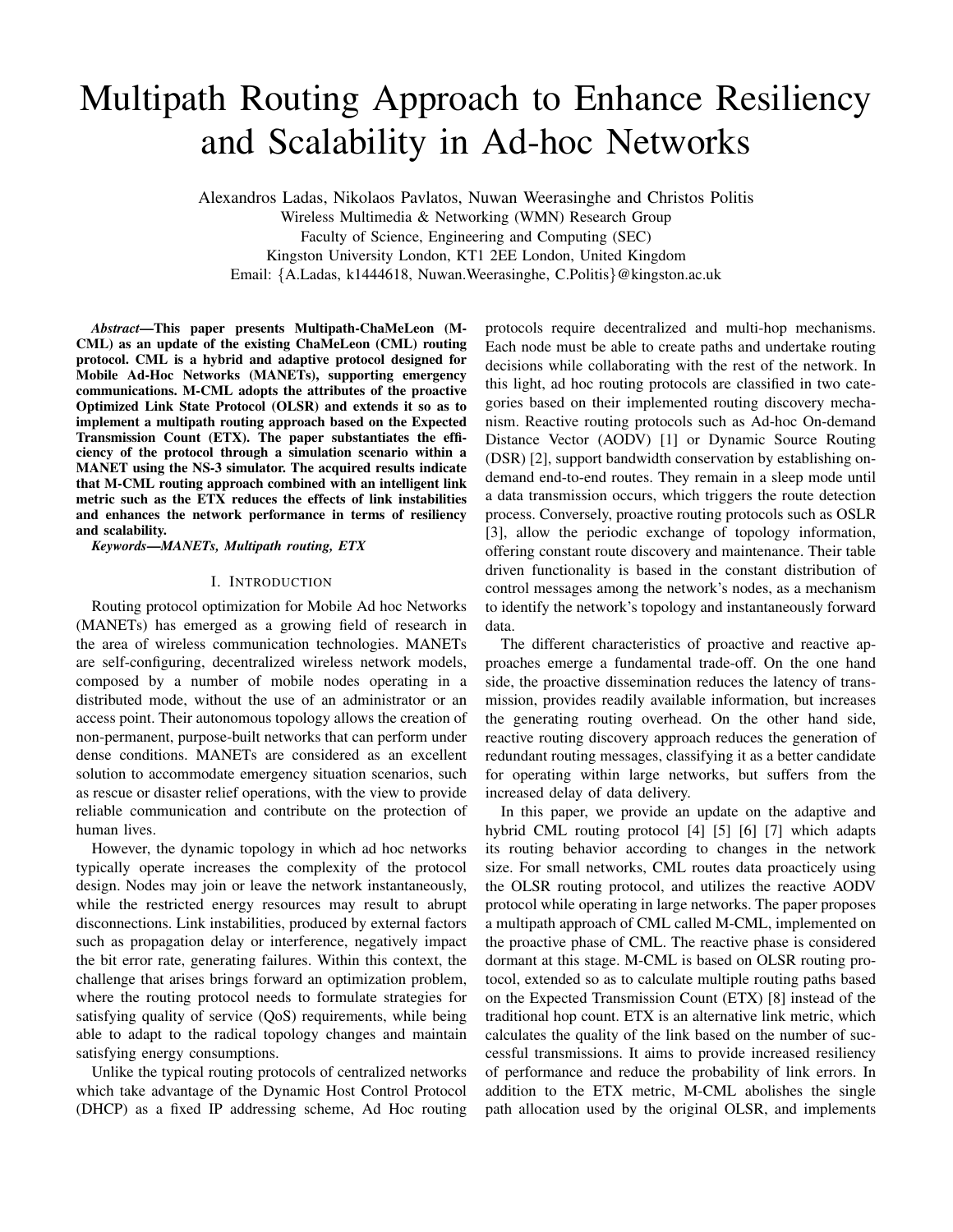a multipath routing approach. Mobility, network's scalability and other environmental factors, influence the sensitive nature of MANETs, making nodes and links prone to errors and failures. The multipath approach aims to enhance the reliable communication by simultaneously transmit data to all possible routes.

## II. RELATED WORK

The design of the proactive phase of CML adopts the OLSR characteristics which relies on its capability to constantly update topology information. Nodes flood the network with link state information messages consisted by the periodic transmissions of HELLO and TC messages, which perform the route discovery and maintenance process. Through the exploitation of the received information nodes manage to determine the most optimal path to the destination based on the minimum number of hops. HELLO messages are generated and transmitted exclusively to 1-hop neighbors and are not any further relayed to the rest of the nodes of the network. Their main task is to sense the link quality and allocate the set of 1-hop and 2-hop neighbors, and identify the willingness of a node to act as a Multipoint Relays (MPRs). The elected MPRs compose a distinctive flooding mechanism responsible to generate TC messages, with the view to identify the rest of the network's topology and store it within the topology information base. Each node within the network maintains and updates its routing table in order to forward data to the destination based on minimum hops.

Hop count is utilized as the default link metric of OLSR designated for its simplicity to adapt and be implemented, where each router within a constructed path receives information regarding the next hop. Hop count is not based on the distance of the sender and the receiver but on the minimum hops required to reach the destination so as to abbreviate the end-to-end delay and increase throughput. However, attributes of major importance, such as packet loss, reliability, latency and bandwidth are not evaluated. It has been shown that a route that minimizes the hop count does not necessarily maximize a flow's throughput [9]. Nevertheless, hop count metric has been used by the most significant Ad hoc routing protocols like OLSR and AODV as the default link metric.

The constantly growing popularity of ETX has attracted the attention of the research community. Its implementation in DSDV routing protocol by Zaidi et al. in [10] indicate that when alternative paths have similar ETX value summary, selecting such a link quality metric is insignificant and results to low throughput proportions. On the other hand side, De Couto et al. in [8] investigate the functionality of DSDV by comparing the ETX with the hop count metric and indicate that there is a negative impact on the size of the routing overhead, but it is considered insignificant compared to the sufficient increase of throughput. Finally Liu et al. in [11] performs the same comparison in OLSRv2. The authors recognized that ETX performs better when the paths are longer and the traffic is higher but is flawed when paths are small and traffic is considered light. The contradiction in terms of performance between ETX and hop count makes the comparison decision an open question till these days. There are many different factors that influence the performance of the two metrics such as the particular routing protocol in which the metric is incorporated, as well as the simulation environment.

Route discovery is considered the most important factor to determine the willingness of the protocol to adopt a reactive or a proactive approach. However, the constant effort to enhance the MANET's performance has emerged another important criterion which is the ability of a protocol to allocate and transmit information through a single or multiple paths. Multipath routing protocols have distracted the attention of MANET research community which has implemented and examined a variety of routing approaches and implementations towards this field. Authors in [12] propose an OLSR solution based on multipath calculations in terms of bandwidth and delay to improve the QoS. The protocol through the use of the shortestwidest path algorithm manages to compute disjoint and loop free paths. On the other hand, Yi et al. through [13], take into consideration the node's reliability based on multipath routing to enhance the TCP data transmission. Experimental evaluation concluded that the multipath approach offers higher throughput and connection resilience compared to the single path version. Finally authors in [14] came to the conclusion that multipath reactive routing protocols increase the number of RREQ messages during execution, resulting additional overhead while intermediate nodes become more vulnerable to duplicate packets.

#### III. THEORETICAL BACKGROUND

This section presents the fundamental concepts on which M-CML lays its foundation. It introduces the protocol's theoretical axes by discussing the multipath approach as an efficient routing solution to improve the transmission reliability and outlines the theoretical foundation of the ETX link metric.

#### *A. Multipath Routing*

Single path protocols are susceptible to link and node failures confronting instabilities during execution due to the network's mobility and energy restrictions. The multipath approach has been proposed for Ad hoc routing protocols as an efficient solution to address the challenges of scalability, mobility and link instability of the network. Nodes maintain a routing table which comprises all network destinations, while the periodic exchange of control messages offers efficient route discovery without any extra overhead or energy costs. This classifies the OLSR protocol as a suitable candidate to interact with the multipath attributes. The synchronous data transmission through multiple paths aims to accommodate the challenges that arise in constantly changing environments and improve the reliability of the communication. However, the multipath approach confronts challenges such as the generation of duplicated packets and bandwidth utilization. In addition, the frequently changing topology increases the probability of generated loops while transmitting data through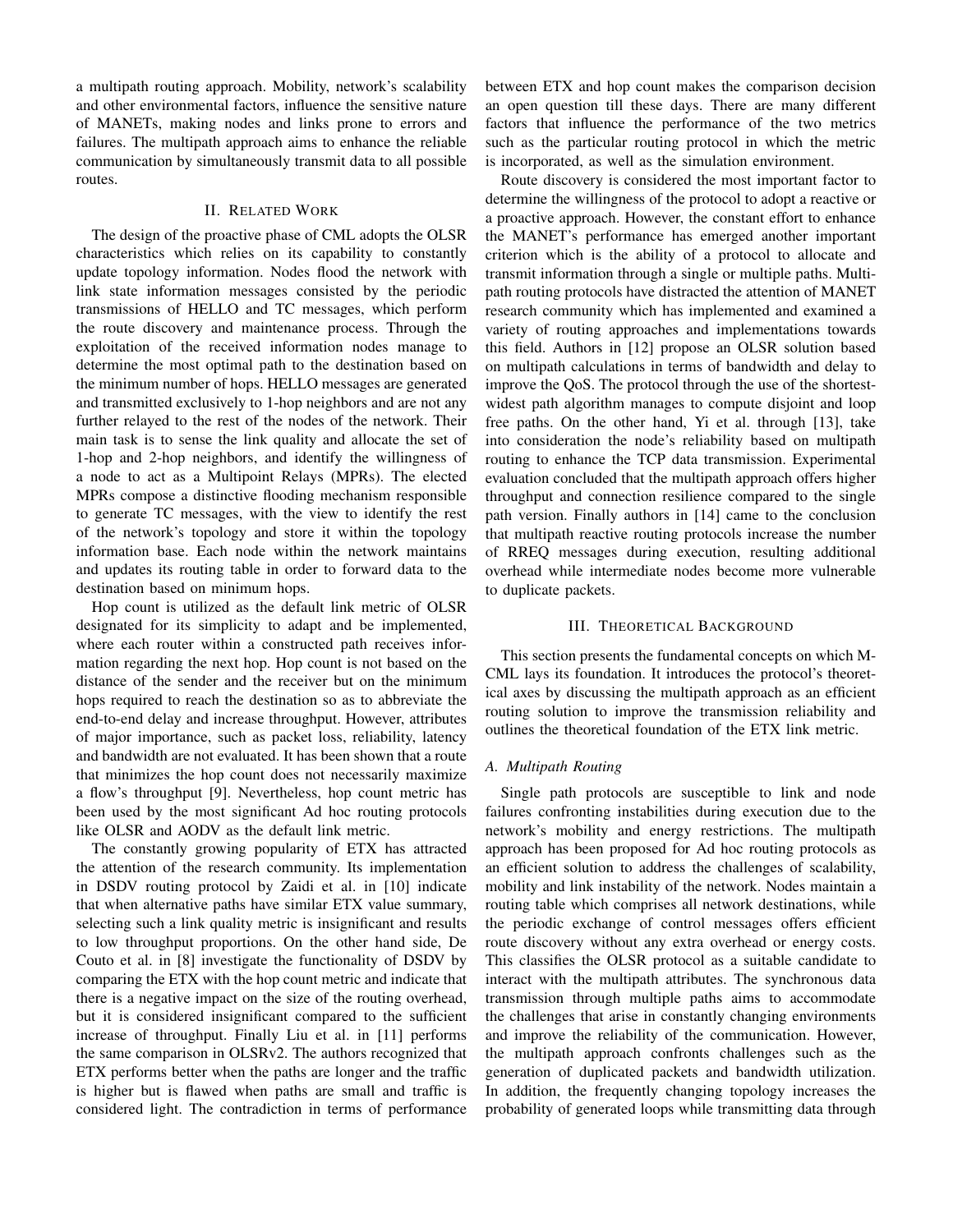intermediate nodes and increases the necessity of designing route recovery techniques.

## *B. Expected Transmission Count (ETX)*

The unsatisfactory network performance of hop count has emerge the need to identify and propose more intelligent link metric solutions. Within this scope, M-CML considers ETX as the metric to measure the link quality by calculating the estimated number of transmissions required for a node to successful transmit a single packet towards that link. As



Fig. 1. ETX functionality

illustrated in Fig. 1, loss rates are computed in both directions. Node A to B calculates the direct link quality (*dlq*) as the probability of a successful transmission within a window period. Similarly, Node B to A calculates the probability of a successful transmission on the reception (*rlq*). The ETX metric concept can easily be implemented through the periodic exchange of HELLO messages which allocate the 1-hop and 2-hop neighbors within a certain time interval.

$$
ETX = \frac{1}{dlq * rlq} \tag{1}
$$

Based on (1) the quality of the link is considered perfect, when the  $ETX = 1$ , whereas the number of HELLO messages attached to the receiver are equal with the total HELLO messages transmitted by the sender. The use of HELLO messages simplifies the link quality evaluation of the path compared to the use of data packets. Node A while acting as a receiver is not aware of the number of packets that node B wants to transmit. However, it is able to estimate the total number of HELLO messages based on Node's B HELLO time interval.

## IV. SYSTEM MODEL

This section presents the implemented methodology for the design of M-CML. In this paper we modify the ETX computed formula so as to conform with the software features, in line with the specifications of [15]:

$$
ETX = dlq * rlq \tag{2}
$$

Unlike hop count's objective which is to allocate a route using the least possible hops, ETX aims to identify and calculate a path with the minimum ETX summary. M-CML implements an advanced relay routing mechanism which allows it to reduce the improvident generation of duplicated packets. Nodes within a MANET maintain and update their routing table by comprising a set of available next hop addresses and the corresponding ETX values sorted in an ascending

order, based on the minimum ETX values. Instead of flooding the network with redundant information, the transmitted data is forwarded restrictly to the paths that carry the two most optimal ETX values (minimum ETX values). The following subsections firstly introduce the modifications applied to the proactive phase of CML in order to calculate paths based on the ETX link metric, and secondly describe the adopted methodology used for the multipath routing.

## *A. Message format*

The proposed protocol adopts the HELLO message periodic exchange mechanism for populating the neighborhood and local link information base and extends its content so as to include the *rlq* and *ETX* values of the link. Each node within a MANET stores a set of link tuples named link set to represent the topology information of the network with information obtained through the periodic exchange of HELLO messages. Link tuples are an important mechanism for the ETX calculation as part of the link sensing process and are modified for the purposes of the M-CML so as to encompass the values of *dlq*, *rlq* and ETX. Similar to HELLO messages, TC messages are updated so as to include a vector of ETX values, corresponding to the advertised neighbor addresses encompassed within TC messages. TC messages use the information acquired during the link sensing and neighbor detection processes in order to disseminate topology information throughout the network as part of the protocol's flooding process.

### *B. Message processing*

As previously explained, the periodic exchange of HELLO messages among 1-hop neighbors facilitates the implementation of the ETX calculation within the link sensing process. Link sensing is responsible for the maintenance of the node's link information base which stores information about the node's association with its neighbors. This way link tuples can efficiently store information about the ETX attributes to the link. On receipt of a HELLO message, the local link information base is initially checked to identify whether an association to the sender of the HELLO message already exists. If no link tuple is attached to the local link information base, then a new tuple with the following characteristics pertaining to the ETX metric is created:

- Number of HELLO received  $= 1$
- Number of HELLO supposed  $= 1$
- $rlq = 1$
- $dIq = \text{UNDEFINED} = 0$
- last packet sequence number
- *diff* : the difference between the current packet sequence number and the last sequence number
- *ETX* = DEFAULT METRIC VALUE = 4096
- ETX SEQNO RESTART DETECTION = 256

In the possibility that the link tuple already exists within the local link information base, the information gets updated according to the link messages carried by the received HELLO messages. In particular, the link message has to assess whether the HELLO message link code is valid or invalid based on the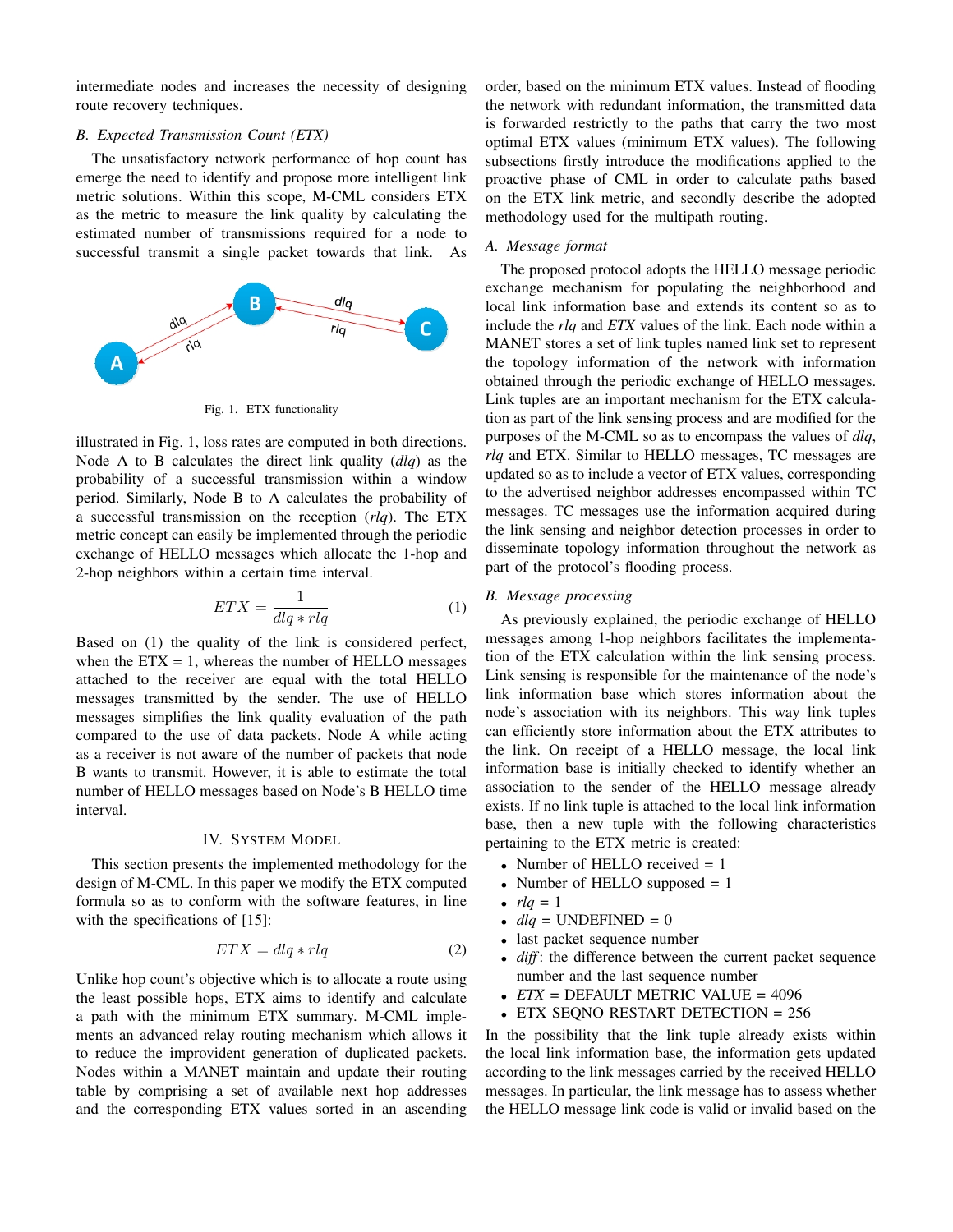probability of a lossy link. Each time the link is valid (not lost), the local link information base gets updated with the new link tuple only if the corresponding ETX value is more optimal compared to the existing one. During the ETX calculation, the link's asymmetry is not taken into consideration and the *dlq* is considered equal to *rlq* that the message carries.

Similar to the link set, the 2-hop Neighbor Set is accordingly updated through the periodic exchange of HELLO messages which allow the maintenance of a symmetric link to a symmetric neighbor [3]. Each time a new HELLO message is acquired the 2-hop Neighbor Set updates its 2-hop tuples including the ETX values carried by the link messages. Essentially, the ETX information carried by the 2-hop neighbor measures the information between the link quality of the 1-hop and the 2 hop neighbor.

The TC message processing involves the maintenance and constant update of the topology information of the network through the use of the topology set. The topology set is updated each time a new TC message is received following the example of the Link Set and the 2-hop Neighbor Set. In particular, in case the topology tuple is not included within the topology set, then the topology set creates a new tuple with the corresponding ETX value. If the tuple is already part of the topology set it has to be updated with the new ETX value carried by the advertised neighbour main address of the TC message. TC messages offer nodes the ability to obtain the ETX value corresponding to the generator of the message and its own MPR selectors. TC messages are carrying the ETX value so as to offer link information to the topology set. The ETX value of the TC message essentially evaluates the quality of the link between the MPR selector and the message generator. On receipt of a TC message, the message is scanned, the ETX values carried are copied and stored to the corresponding topology tuple.

### *C. Multipath Routing*

Each entry in the routing table corresponds to a destination. Nodes within a MANET create and maintain a routing table which holds information about the routes to the destination addresses. M-CML classifies the routing table entries based on number of hops enforcing the re-computation of the routing table following the principles of the proactive phase of CML whenever a change occurs in the link set, neighbor set, 2-hop neighbor set and topology set based on the following concept:

- For all the 1 hop neighbors the ETX value recorded within the routing table is equal to the ETX metric of the link tuple.
- For all the 2 hop neighbors, the ETX value recorded within the routing table is equal to the most optimal ETX value corresponding to the available one hop neighbor, plus the ETX value of the 2-hop neighbor tuple connected to this 1-hop neighbor.
- The rest of the network's nodes are being accommodated by the topology tuples. Hence the ETX metric is equal to the ETX value obtained by the topology tuple, plus the

ETX value of the neighbor associated with that topology tuple.



Fig. 2. Overview of M-CML approach

M-CML's routing table entries allows the storage of multiple paths for each recorded destination in the network. Each destination within the routing table comprise a set of next addresses. This set of addresses correspond to the available next hop nodes, representing the *N* available paths. Each next address of the set of next addresses is followed by the corresponding ETX values, sorted in ascending order starting from the minimum ETX value i.e. (*nextaddr1*, *ETX1*), (*nextaddr2*, *ETX2*),..., (*nextaddrn*, *ETXn*, where *ETX1* <*ETX2*<...<*ETXn*. This way the routing table provides readily available information of the mutliple paths per destination.

To reduce the generation of multiple duplicated messages produced due to the multipath concept, M-CML implements a simplified approach by sending data to the two most optimal disjoint next addresses based on the information extracted by the ETX value. The proposed routing protocol extends the Route Output process of the RFC 3626 by designing a gateway list. Its process is triggered whenever data is to be transmitted towards a destination. In particular, the gateway list allocates the routing entry corresponding to the requested destination, parses the already sorted in an ascending order ETX values and transmits the data based on the two minimum ETX values.

### V. EVALUATION

## *A. Simulation Setup*

In the light of this paper, a simulation scenario is implemented using NS3 simulator [16] to facilitate the project experimentation purposes and the collection of data for the evaluation of the M-CML performance. The paper's experimental setup, is implemented within a 800x800 meter area using the ns3::RandomRectanglePositionAllocator class, as a mean to install the simulation nodes randomly within the investigating area. The nodes' transmission power is set to 7.5dBm, while the ns3::RandomWaypointMobilityModel class is used as a suitable mobility standard able to assign random waypoints on each node. This allows the network's nodes to move randomly based on the proposed speed and pause time. The traffic type used is CBR applicable for voice and audio applications with low latency, whereas the physical layer modulation technique used for the purposes of this project is OFDM with a rate of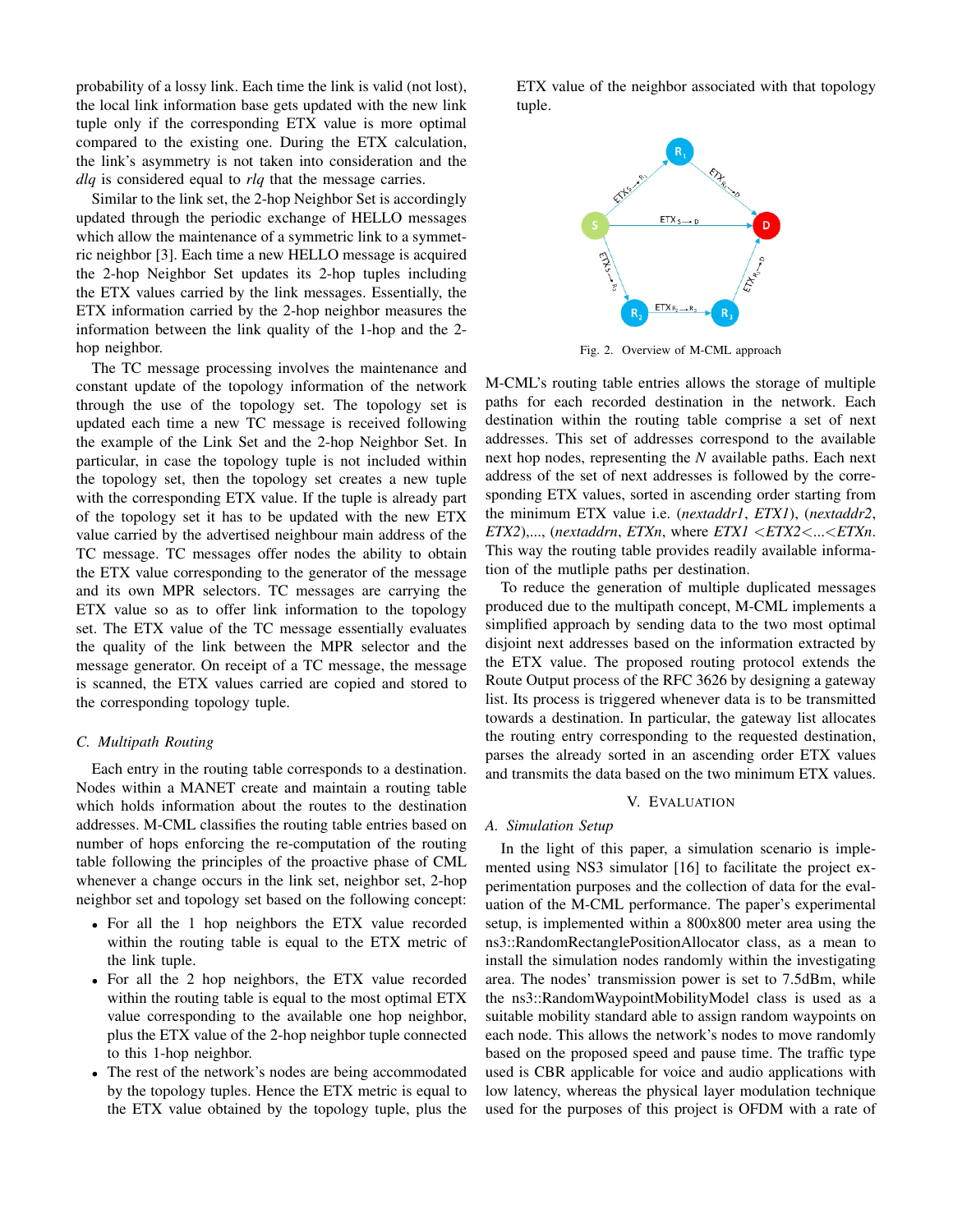6Mbps using the IEEE 802.11a standard for wireless networks. Results are acquired by increasing the number of nodes while the number of pairs (source/destinations) remains constant. A summary of the simulation parameters is presented in the table below.

| TABLE I        |  |
|----------------|--|
| SIMULATION SET |  |

| <b>Network Parameters</b> |                        |
|---------------------------|------------------------|
| Network topology          | 800m x 800m            |
| Simulation Time           | 350 seconds            |
| Start up Time             | 50 seconds             |
| Node Speed                | 6m/sec                 |
| Number of nodes           | 8,10,12,14,16,18,20,22 |
| Source-Sinks data pairs   | ٩                      |
| Packet Size               | 256 bytes              |

#### *B. Simulation Results*

In this subsection we evaluate the performance of M-CML and OLSR in terms of:

- Packet delivery ratio (PDR): The proportion of successful data packets delivered to the destination compared to the total generated data packets.
- Average end-to-end delay: The mean time required for the surviving data packet to traverse the distance from the source to the destination.
- Normalized routing load: The sum of the transmitting control messages divided by the sum of the delivered data in bytes.



Fig. 3. Packet delivery ratio against network size

The performance of M-CML in terms of PDR as illustrated in Fig. 3 indicates a more robust performance throughout the simulation. The OLSR's single path performance instabilities while operating with 8 and 12 nodes can be interpreted as a consequence of using the ns3::randomrectanglepositionallocator. Initially, nodes are randomly installed within the investigating area, which in the case of this scenario negatively impacts the path availability resulting to link failures and errors. On the other hand side, M-CML efficiently confronts the node random distribution and addresses the challenges that occur due to lossy links based on its multipath feature. However the increase of node density indicates a leverage for OLSR while operating with 22 nodes. M-CML attribute to allocate and transmit data through more than one paths results to the generation of duplicates packets that impacts the protocol's performance. Attributes like bandwidth utilization, energy consumption affect the protocol's efficiency as the network's load increases.



Fig. 4. End-to-end delay against network size

There is a relevant behaviour in terms of end-to-end delay when operating between 8 to 16 nodes, as presented in Fig. 4. The effects of the nodes random distribution is once more visible when operating with 12 nodes. As the node density increases M-CML indicates significant resilience compared to OLSR. This can be explained by the fact that OLSR suffers from the propagation delay by forwarding packets through longer paths based on minimum hop count, whereas M-CML transmits packets based on the ETX link metric. In addition, the multiple availability of paths to reach the destination reduces the impact of the queue delay which increases the probability of collisions on the transmission process.



Fig. 5. Normalized routing load against network size

Fig. 5 illustrates a contradiction between the proposed protocol and the original OLSR. The ETX metric increases the size of the routing overhead. By introducing additional information within the control messages, the augmentation of the routing load is inevitable. In addition to the ETX metric, the multipath approach affects the computational costs of the routing table by calculating and maintaining all the available routes, reducing the memory capacity and the network's life span.

## VI. CONCLUSION AND FUTURE WORK

This paper investigated the design, implementation and experimentation results of M-CML which extends the proactive phase of CML. The first stage of the design of M-CML involved the ETX calculation at the link sensing stage through the exploitation of the periodic exchange of control messages. The second stage introduced of a routing table computation